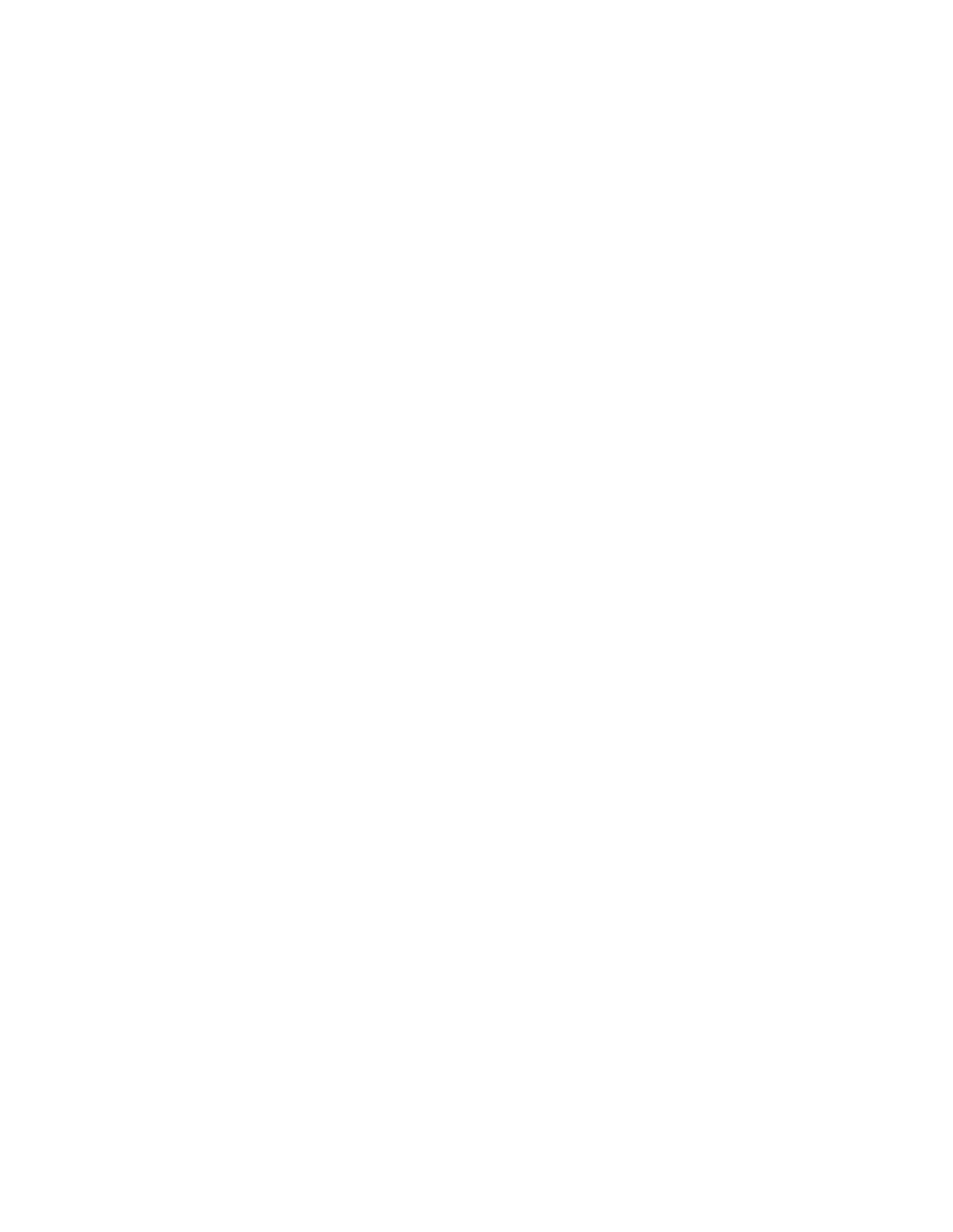**Apples:** Apples like rich, fertile, loamy soil with good drainage. Can be grown in sandy or clay soil as long as good drainage. Full sun. Apples need to pollinate with another variety to ensure good crop set. Plant standard set: 25'-30' apart. Bears in 3-4 years. Pollinators marked below. For correct pollination order varieties with the same pollination code.

**McIntosh** – It has a sweet / tart flavor. Fruit has green speckled skin, soft flesh with an old-fashioned apple cider flavor. McIntosh produces heavy crops that ripen around mid-September. Crops persist into early winter as this tree is hardy and can easily withstand colder temperatures. Pollination Code C.

**Pink Lady -** Fruit has a blushing pink skin over green. A large apple with a snappy tartness and crisp, sweet flavor. Its flesh resists browning when cut. Great for fresh eating or a long storage life. Harvest is late September. Pollination Code: B

**Red Delicious** - a large red apple with pure white flesh; crisp and juicy when picked fresh. Good for fresh eating and baking. This apple tree ripens September to October. Red Delicious is a great pollinator for other apples. A staples for any orchard. Pollinator code B.

**Stamen-Winesap** – Large, juicy, moderately tart wine-like flavor. Bright red skin. Firm, crisp flesh. Ripens mid-season. Good for cooking or eating fresh. This variety is pollen sterile and cannot pollinate other apple trees. Pollination Code C.

**Yates** – a great pollinator for other apples. A small red apple that is very firm with dotted skin. This antique apple originated in Fayette County, Georgia before 1844 and was often called Red Warrior in the south. It has been used primarily for cider but has great flavor with pale red skin and dark stripes. It is a small apple but a heavy producer that ripens in September and October. It is good for applesauce as well as baking. Tree reaches 10-21 feet tall at maturity. Pollination Code B

**Yellow (Golden) Delicious** - The apple is a Large, longtime favorite. The Yellow Delicious has golden yellow skin with a crisp delicious flesh. A very high quality apple for all purposes. The Yellow Delicious is an excellent pollinator for most apples. Ripens September through October. Self-pollinating and Code C.

**Cherry Trees:** Plant in full sun with well-drained soil. Plant 25' apart. Tart cherries are self-fruitful but sweet cherries require crosspollination. Cherry's ripen mid-June – July.

**Montmorency Cherry**- a standard for delicious pies. It is one of the most popular dessert cherries in North America. The fruit is very large and has a bright red color skin. The flesh is very firm and yellow with clear juice. The flavor is tart and tangy. Montmorency is very cold hardy and disease resistant. Grows up 15′ and ripens late June. Self-Fertile.

**Compact Stella Cherry**- The Compact Stella breaks all the rules and is a must for the home gardener with limited space. This semi-dwarf (10-12 ft) cherry tree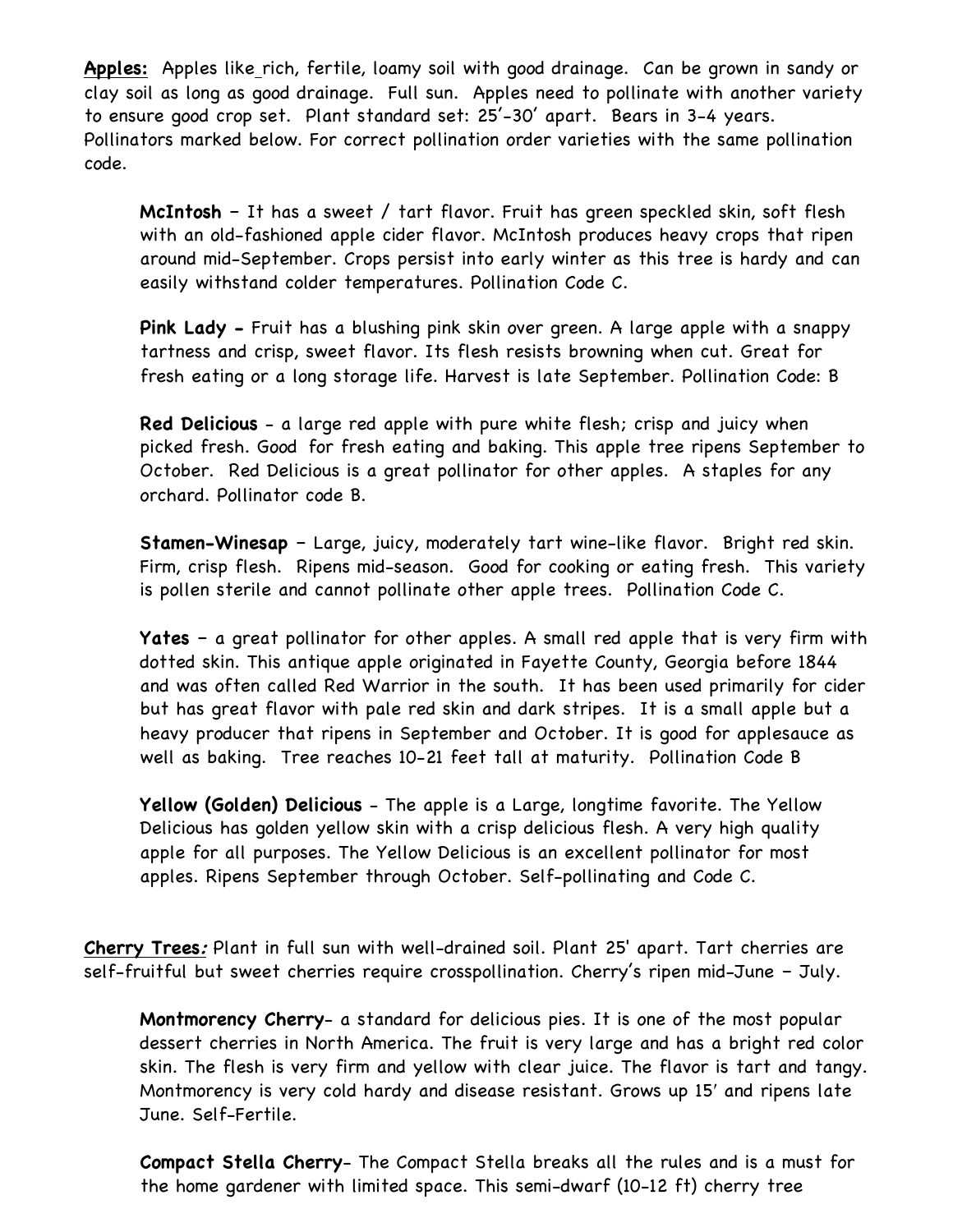produces large dark-red fruit that is firm and sweet. The compact Stella has delicious fruit that is more resistant to cracking. The tree is small and compact, bears at a young age and is self-fertile.

**Blackberries:** Should be planted 3-5 ft apart in full sun. Bears 2-3 years. At maturity fruit will yield 2-4 quarts per vine.

**Poncha** – Ponca is the sweetest blackberry to be developed from the Arkansas program and many believe this variety has achieved "the pinnacle of flavor". It is a Thorn-less and Upright berry that ripen early in the season. It has a long fruiting season that grows on thorn-less canes that grow 4'-6' tall. No trellis is needed but it can be used if you prefer.

**Caddo** - A thorn-less high-flavor blackberry with high fruit quality that lasts. excellent plant health. Caddo is an early-ripening cultivar,

**Apache** - Produces some of the highest yields and largest fruit of all the thorn-less blackberry cultivars. It is the largest thorn-less, upright berry available. Sweet, cone shaped berry. Ripens late season and is self-fertilizing. Excellent quality. Cold hardy and high yielding.

**Blueberries: \*\*Need at least 2 varieties to pollinate\*\*** Full sun in well-drained soil does best. Plant 3-5' apart. Begin fertilizing in April with azalea food. Please choose your berry variety based on your elevation. If you need help determining your elevation please call Tammara at 349-2046. If your elevation is under 2500ft, you can choose Rabbiteye or High-bush varieties. If your elevation is over 2500ft. choose the High-bush varierie

**Krewer (RE)** - Krewer produces very large blueberries that are delicious and very sweet and ripen in June. This berry has proven to produce very high yields and is suitable for home gardens, commercial production and pick-your-own. The Krewer is a great companion to the Titan. You will impress your neighbors when they see these beautiful large berries you grow in your own home garden.

**Titan (RE)**– While the average blueberries are usually a little smaller than a dime, the Titan grows as large as a quarter. This berry is not only large but delicious and sweet. Fruit is very firm and hangs well on the plant when ripe. Titan will need cross-pollinating with another Rabbiteye variety. For maximum fruit production we recommend planting at least three different varieties.

**Farthing (HB)–** The Farthing is a Southern High Bush variety which is best for elevations over 2,500 feet. Very large berries that you can harvest over a six week period. Ripens a week prior to Star. Very vigorous but not a tall growing plant. Produces dark blue berries with excellent flavor.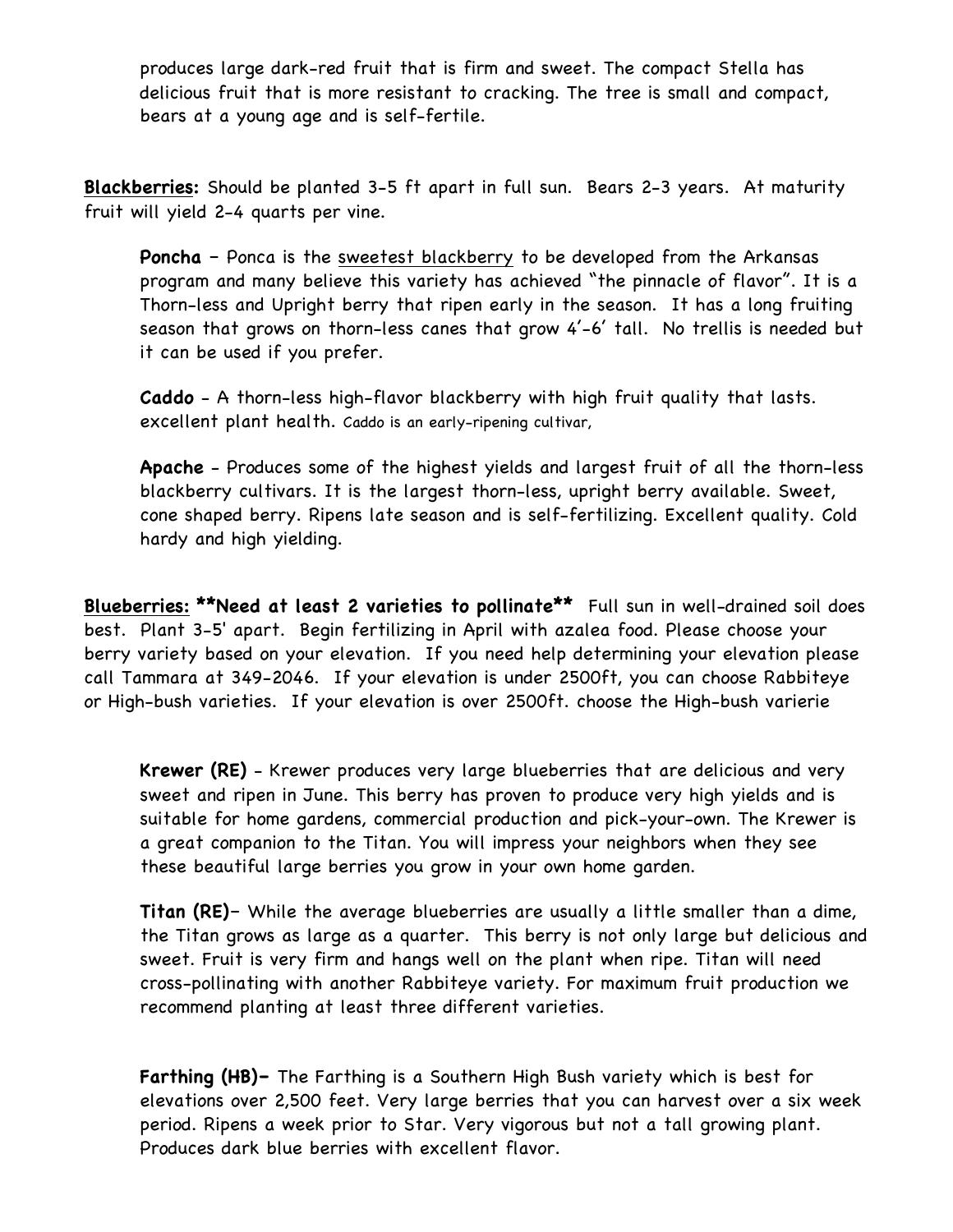**Star (HB)–** The **Star** is a Southern high bush. Very large fruit with excellent firmness and sweet flavor. Produces early season. Blooms over a long period of time which makes it an ideal pollinator for other varieties. Needs full sun.

**Grapes:** Requires full sun. Plant vines 4-8 inches deep. After growth starts, select strongest shoot and let grow pruning of remaining branches. Bears in 2-3 years.

**Concord Seedless** grapevine is very similar to Concord Seeded except it is seedless and has a sweeter flavor. This grapevine variety is excellent for pies, jellies, jams, juice and fresh eating.

**Reliance** - a great addition to your home garden. This pink seedless grape is one of the most cold hardy varieties of all the seedless grapes. It produces very large clusters of medium size berries with tender skin and sweet flavor.

**Raspberries:** Should be planted 3-5 ft. apart in full sun. Trailing varieties need spacing of 8-10 ft. between plants and trellised. Bears in 2-3 years.

**Double Gold** - a unique deeply blushed, champagne-colored fruit with a distinctive conical shape. It gets the name from the fact that it produces two harvests per season. The first year of planting, Double Gold will produce its first crop in the fall on the tips of the current year's cane. A second crop will develop further down those same canes the following summer. Floricane berries ripen in July and primocane berries ripen in mid-September through frost. Self-pollinating.

**Latham** - Produces an abundant crop of deep red large berries that ripen mid to late summer. The berries are excellent for fresh eating as well as freezing. Produces very firm berries. Vines do have thorns and are upright like a bush. Selfpollinating

**Caroline Red** - produces heavy crops of large raspberries with fantastic flavor. Very vigorous canes produce huge crops of large, firm raspberries and is more tolerant of root rot than some other varieties such as Heritage. Fall-bearing (everbearing) primocane with a summer crop. Floricane berries ripen in July. Primocane berries ripen in September through frost. Self-pollinating.

**Strawberries:** Need well drained, fertile soil in full sun. Set plants two foot apart in rows with crown just above soil line. Pinch off blooms first year.

**Chandler**- Produces delicious large sweet fruit. The berries are very firm and excellent for home gardens - ideal for desserts and freezing. This variety is a June-bearer and yields one year after planting. You will enjoy large sweet berries in your own backyard